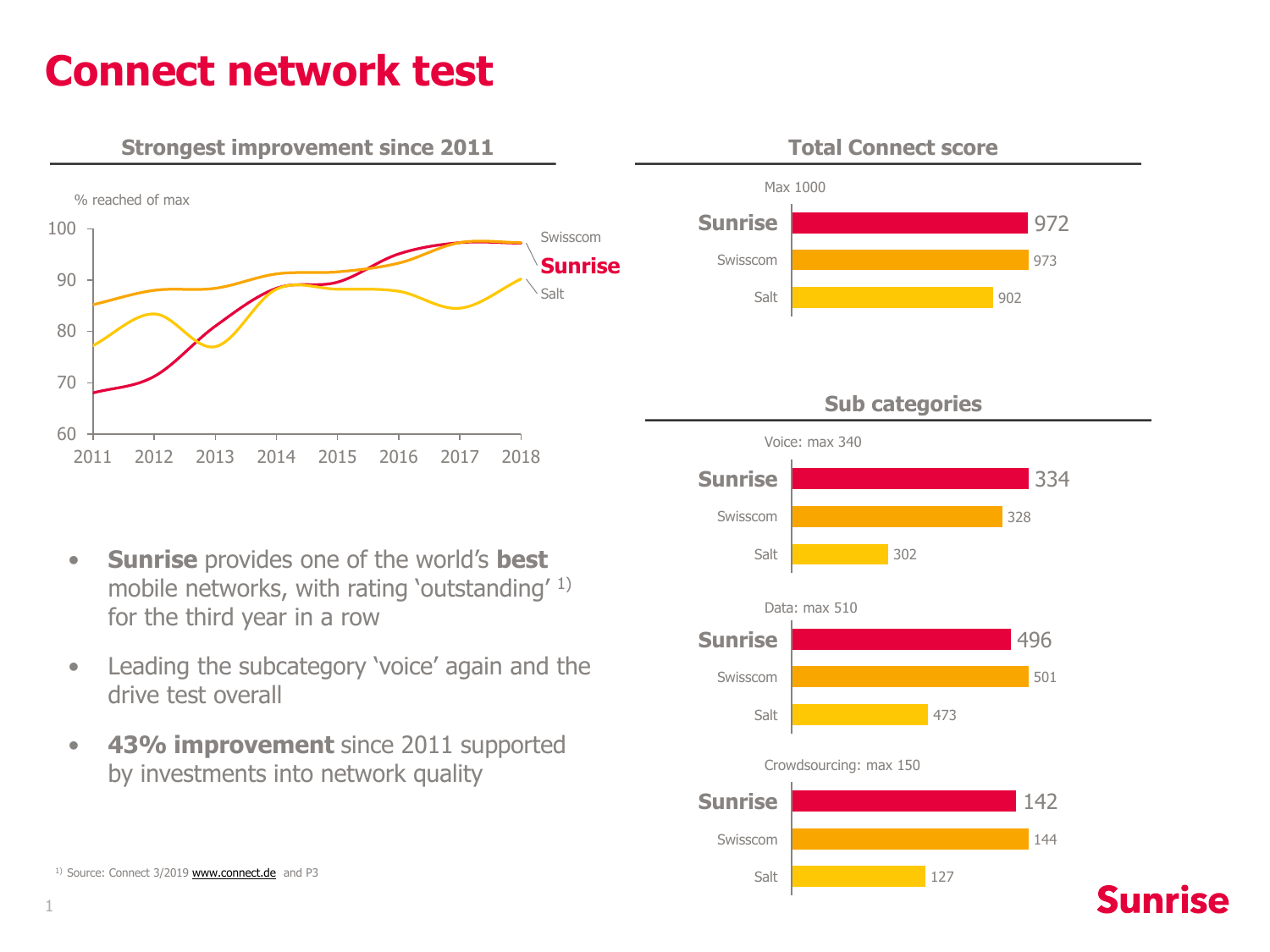# **Again strong score in 2018 BILANZ telecom ranking**



- Sunrise was once more rated the **best universal provider** for mobile, internet, TV and landline voice in residential and SME categories
- Result **confirms quality strategy** of Sunrise
- Customer survey based test with 9k participants



#### 1) Residential results; Source: BILANZ 09 2018